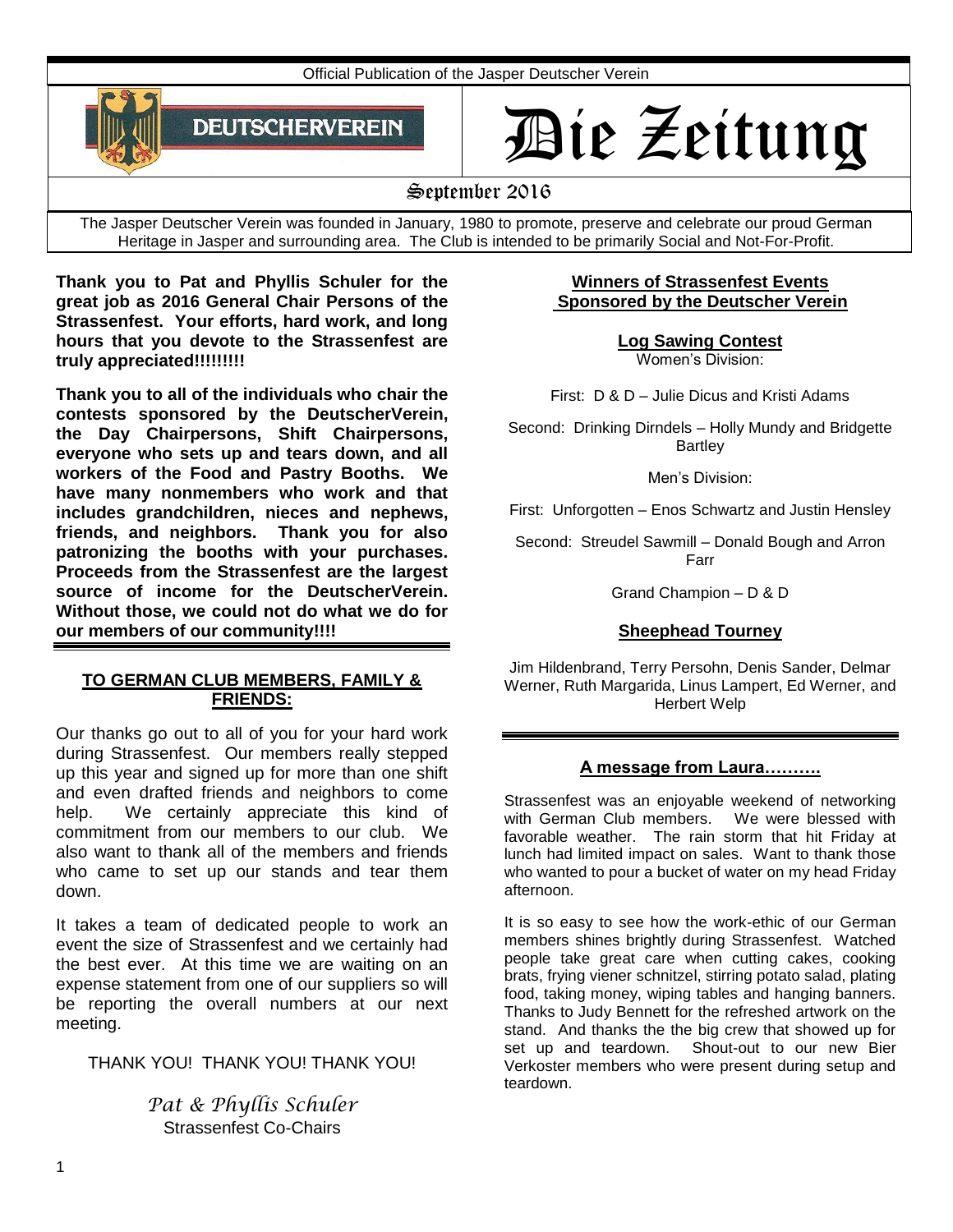Special thanks to Phyllis and Patrick Schuler. They do a great job every year. Paul and I greatly enjoyed spending the weekend hanging with the Schulers.

For those that are interested in how we did, that news will come from Strassenfest Booth Chairmen Pat & Phyllis. What I can say is sales were strong and we should all be very proud of what we did.

Strassenfest is our only fund-raiser for the year. And over the last few years we were able to save money and do something magnificent.

The new mural stands proudly on the corner of Newton and 6th Street and celebrates the history of what made Jasper the great place to live.

Our pocketbook might be thinner, but our pride is as big as ever.

Laura Grammer **Treasurer** 



**Our Guest Speakers at the Mural Dedication Giles Hoyt, Ph.D. and Art Nordhoff, Dubois County Historian**

#### **Message from Mike…….**

Thanks to all members and guest workers for helping Jasper Deutscher Verein with another successful Strassenfest. We had strong sales of German cuisine for fest attendees and great fellowship and fun working together. A special thank you to Pat and Phyllis Schuler for your commitment of time and talent spent chairing the Strassenfest booth. From all the hours spent in advance in preparation, to your commitment of time during the weekend, you help our stand show our true German spirit. Thanks also to Paul and Laura Grammer for extra hours to account for the money and provide assistance for the entire weekend.

Thanks to all who were able to be present for the dedication of the mural. This was a very well attended event. I continue to hear great comments about the mural from a large cross section of people. We can be proud of our efforts.

Remember to contact Barb and Steve Schmitt to make your reservation for German American dinner for the evening of October 6. Call 812-309-9181 or email [barbschmitt12@gmail.com](mailto:barbschmitt12@gmail.com) . It is our heritage and it is **DELISTER INTERFORMATE CONTINUES SHOWING SHOWING OF** membership to help reinforce our beliefs to the essay winners and their families. Doors of Klubhaus 61 open for socializing at 6:00 PM. Hope to see you there.

Our first regular meeting will be the Auction meeting on the 3rd Thursday of November at the Moose. Please start thinking of what you can donate to the auction to help raise funds to support our students, and make plans to attend to be able to support this worthwhile cause.

Thanks for all you do to celebrate our German heritage.

Mike Ackerman President

#### **Sommer Picknick**

The annual summer picnic for the Jasper Deutscher Verein will be held on Saturday September 10 at the Jasper Outdoor Recreation. Doors open at 2:00 pm with meal time estimated for 4:00 pm. Enjoy the afternoon playing cards, corn hole, and visiting with friends.

The club will be furnishing pulled pork, grilled chicken breasts and hamburgers.

Members will carry in sides. Last names A-G bring dessert, H-L salad, M-S vegetable, T-Z potato.

We will be having a little competition this year to see who can bring the most guests.

.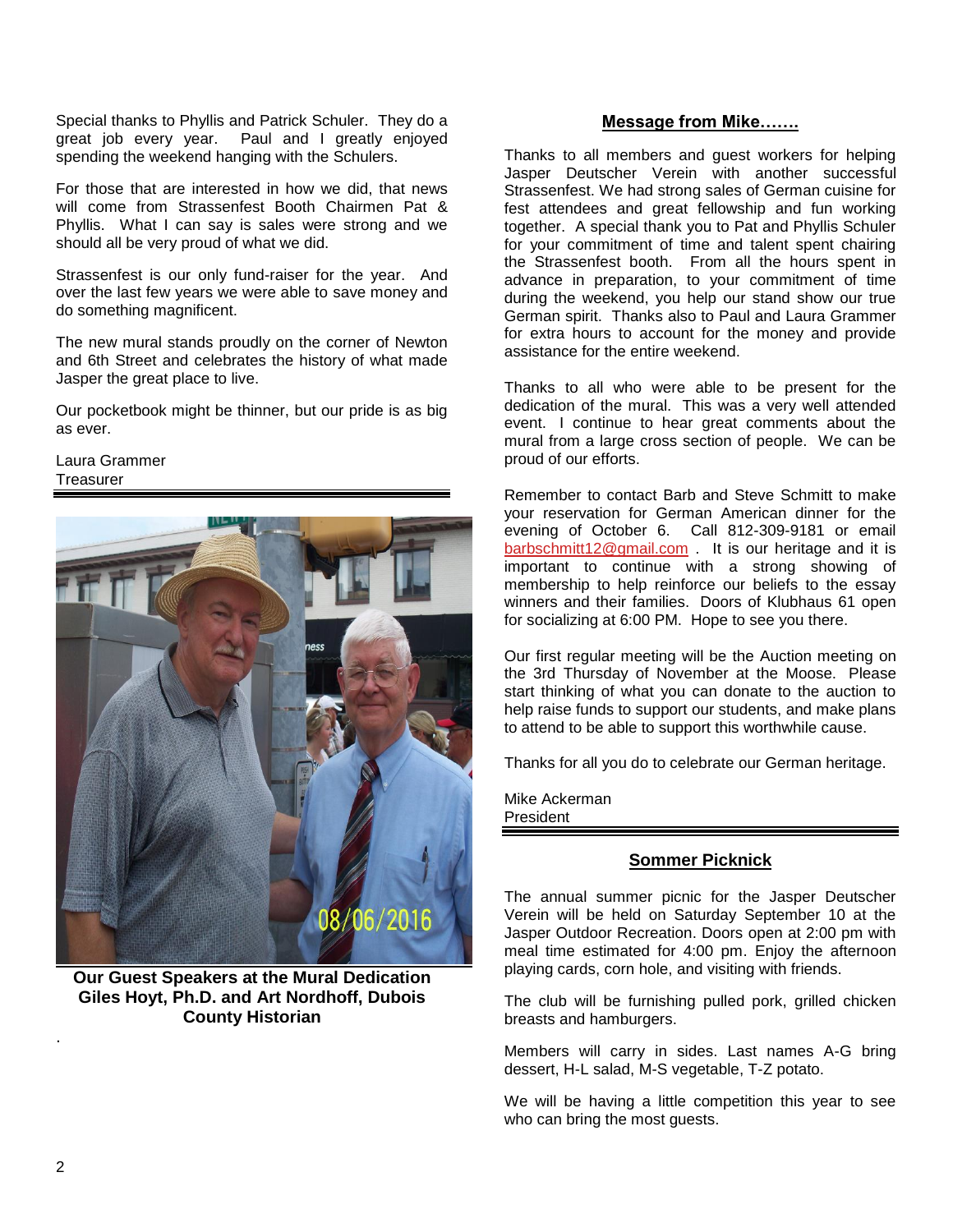So grab your friends, neighbors, children, grandchildren, anyone who likes to have a fun time and bring them along. There will be a special prize for the winner.

Submitted by Barb Schmitt **Secretary** 



**The new Mural at 6th and Newton Streets Dedicated on August 6, 2016**

#### **Upcoming Events – Mark Your Calendars**

#### **September**

Summer Picnic - September 10, 2016

#### **Oktober**

German American Day Dinner with German Heritage Award Presentation October 6, 2016 KlubHaus 61

#### **November**

Auction to Benefit JHS German Exchange Program November 17, 2016 The Moose



**The Artists of the Mural Project Judy Bennett and Michael Smith**

#### **Thank You to the Dubois County Community Foundation**

Sister Cities of Jasper, Inc. has received a grant from the Claude and Martina Eckert Sister Cities Endowment Fund. We are grateful for Claude and Martina's forethought in establishing this Endowment.

There will be no newsletter in October. Thanks for your understanding.

Patti Goepfrich

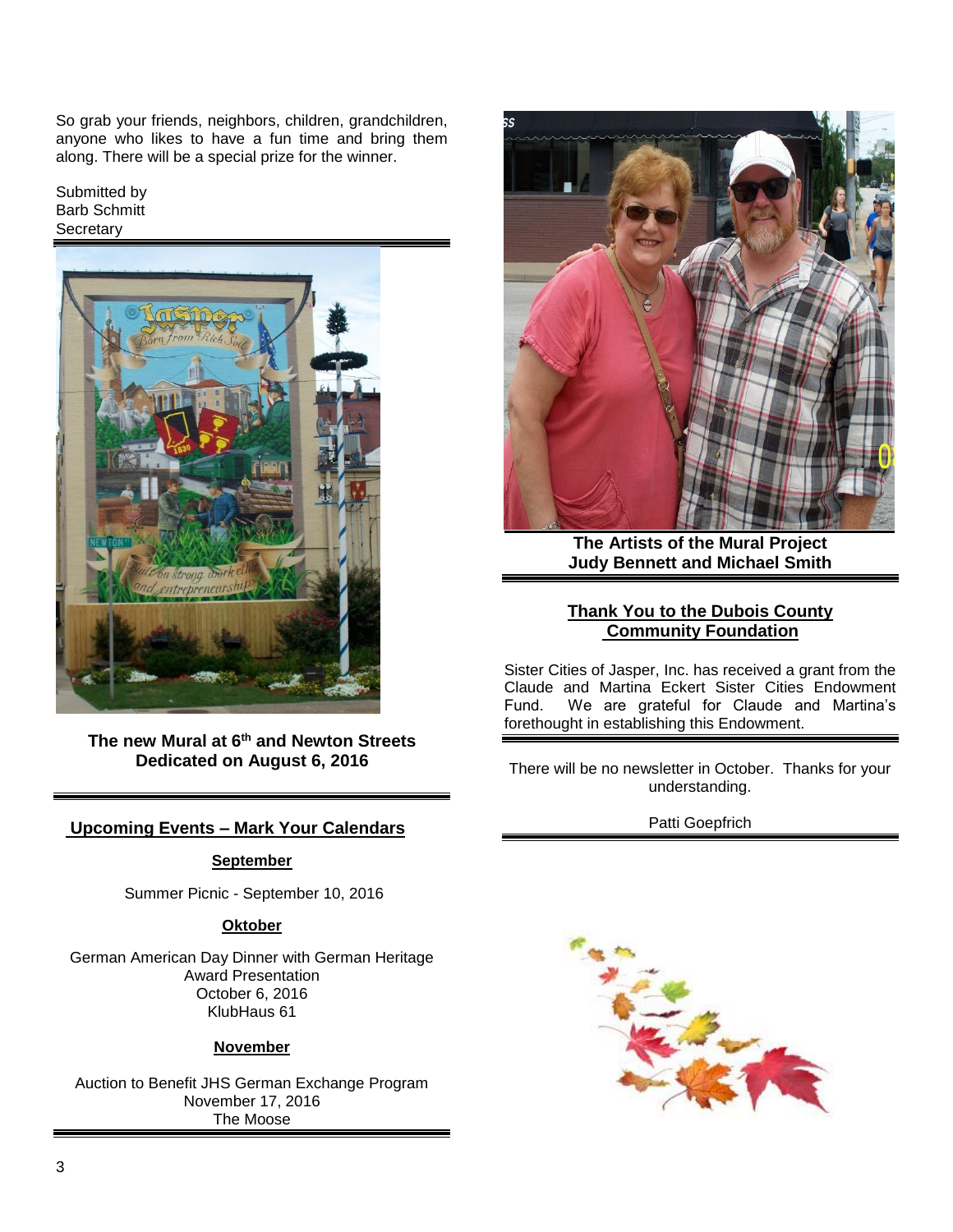

**The Flag Pole at the corner of 6 th and Newton Streets**

#### **Gifts to the Jasper Deutscher Verein (German Club) German Heritage Endowment**

April 1, 2016 – June 30, 2016

#### **In Memory of Martha Hochgesang**

Harvey and Bernita Berger

Danny and Linda Wehr

#### **Endowments at the Dubois County Community Foundation Jasper Deutscher Verein (German Club) German Heritage Endowment**

A donor-advised endowment to benefit generations in ensuring that our German heritage is preserved and enriched in Jasper and Dubois County.

#### **Claude and Martina Eckert Sister Cities Endowment**

A designated endowment to provide support to Sister Cities of Jasper, Inc. to support the Jasper/Pfaffenweiler relationship.

A gift to the Jasper Deutscher Verein (German Club) German Heritage Endowment or to the Claude and Martina Eckert Sister Cities Endowment is a wonderful way to remember that special someone. A gift in honor of someone or in memory of someone may be given. The Dubois County Community Foundation will send a letter of acknowledgment to the individual being honored or to the family of someone being remembered. Send your gift along with the appropriate information to the Dubois County Community Foundation, P. O. Box 269, Jasper, IN 47547-0269. Envelopes are also available at the greeting table at each club meeting.

Enclosed is my gift of \$

to the

(Please specify appropriate Endowment)

\_\_\_\_\_\_\_\_\_\_\_\_\_\_\_\_\_\_\_\_\_\_\_\_\_\_\_\_\_\_\_\_\_\_\_\_\_\_\_\_\_\_\_\_\_

\_\_\_\_\_\_\_\_\_\_\_\_\_\_\_\_\_\_\_\_\_\_\_\_\_\_\_\_\_\_\_\_\_\_\_\_\_\_\_\_\_\_\_\_\_

Name:  $\blacksquare$ 

Address: \_\_\_\_\_\_\_\_\_\_\_\_\_\_\_\_\_\_\_\_\_\_\_\_\_\_\_\_\_\_\_\_\_\_\_\_\_

City/State/Zip:

I want my gift to be in memory of / in honor of:

Please acknowledge my gift to:

Name: \_\_\_\_\_\_\_\_\_\_\_\_\_\_\_\_\_\_\_\_\_\_\_\_\_\_\_\_\_\_\_\_\_\_\_\_\_\_\_

Address: \_\_\_\_\_\_\_\_\_\_\_\_\_\_\_\_\_\_\_\_\_\_\_\_\_\_\_\_\_\_\_\_\_\_\_\_\_

City/State/Zip: \_\_\_\_\_\_\_\_\_\_\_\_\_\_\_\_\_\_\_\_\_\_\_\_\_\_\_\_\_\_\_\_\_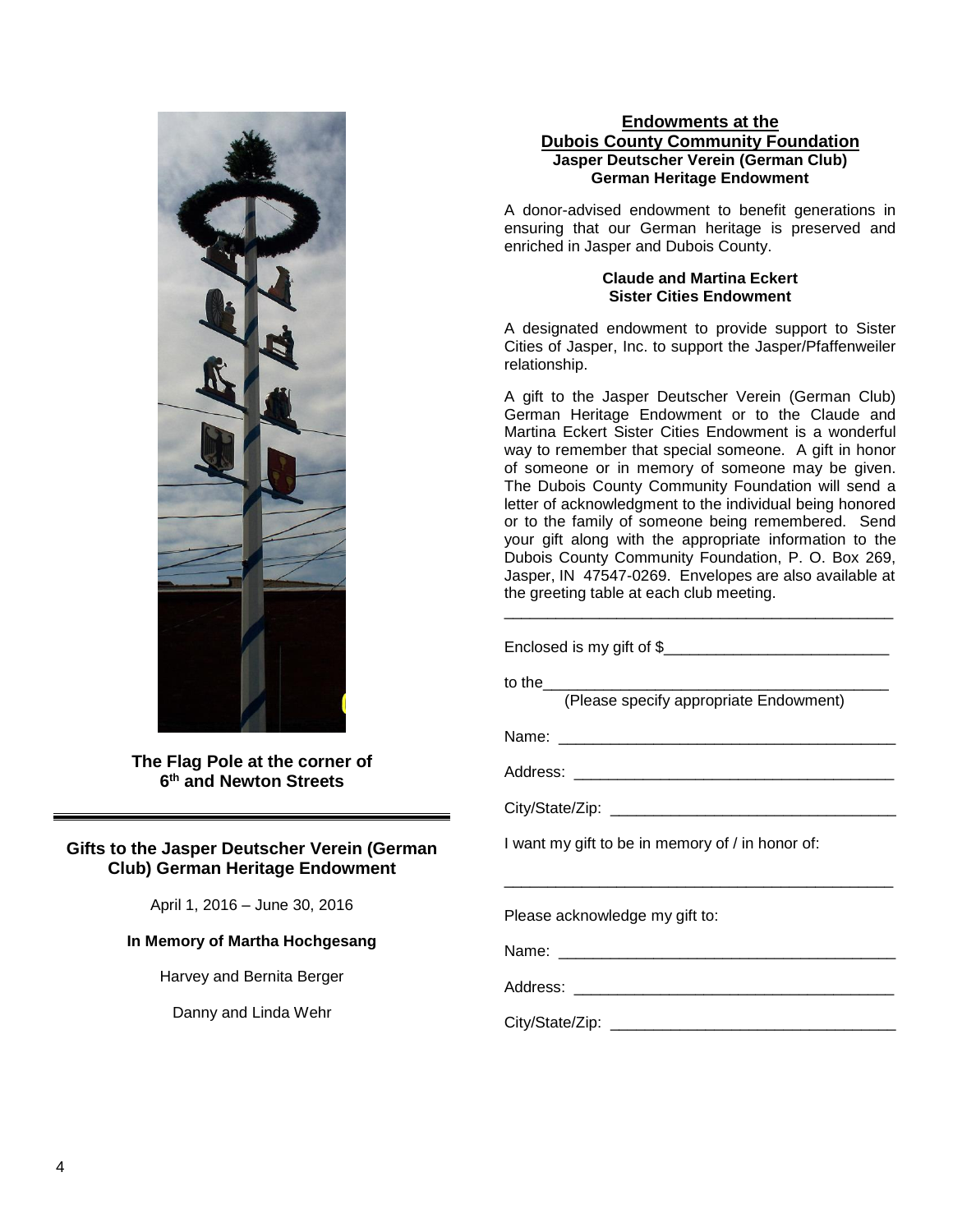Deutscher Verein P. O. Box 15 Jasper, IN 47547-0015 NON PROFIT ORG US POSTAGE PAID JASPER, IN PERMIT NO. 149

#### Return Service Requested

### Deutscher Verein

Al Bennett Bridgette Bartley Dave Buehler Rita Egler Patti Goepfrich Mike Hochgesang Patrick Schuler Danny Wehr Sandy Wehr

#### Officers: Directors:

**Mike Ackerman – President** mike@ackoil.com

#### **Steve Schmitt -Vice President**

**Laura Grammer – Treasurer** lagrammer@psci.net

**Barb Schmitt – Secretary** barbschmitt12@gmail.com

Die Zeitung Editor: Patti Goepfrich Phone: 812-482-4821 e-mail: pmgoepfrich@gmail.com

Search Facebook for Jasper Deutscherverin or Sister Cities of Jasper

Deutscher Verein Website: www.jaspergermanclub.org